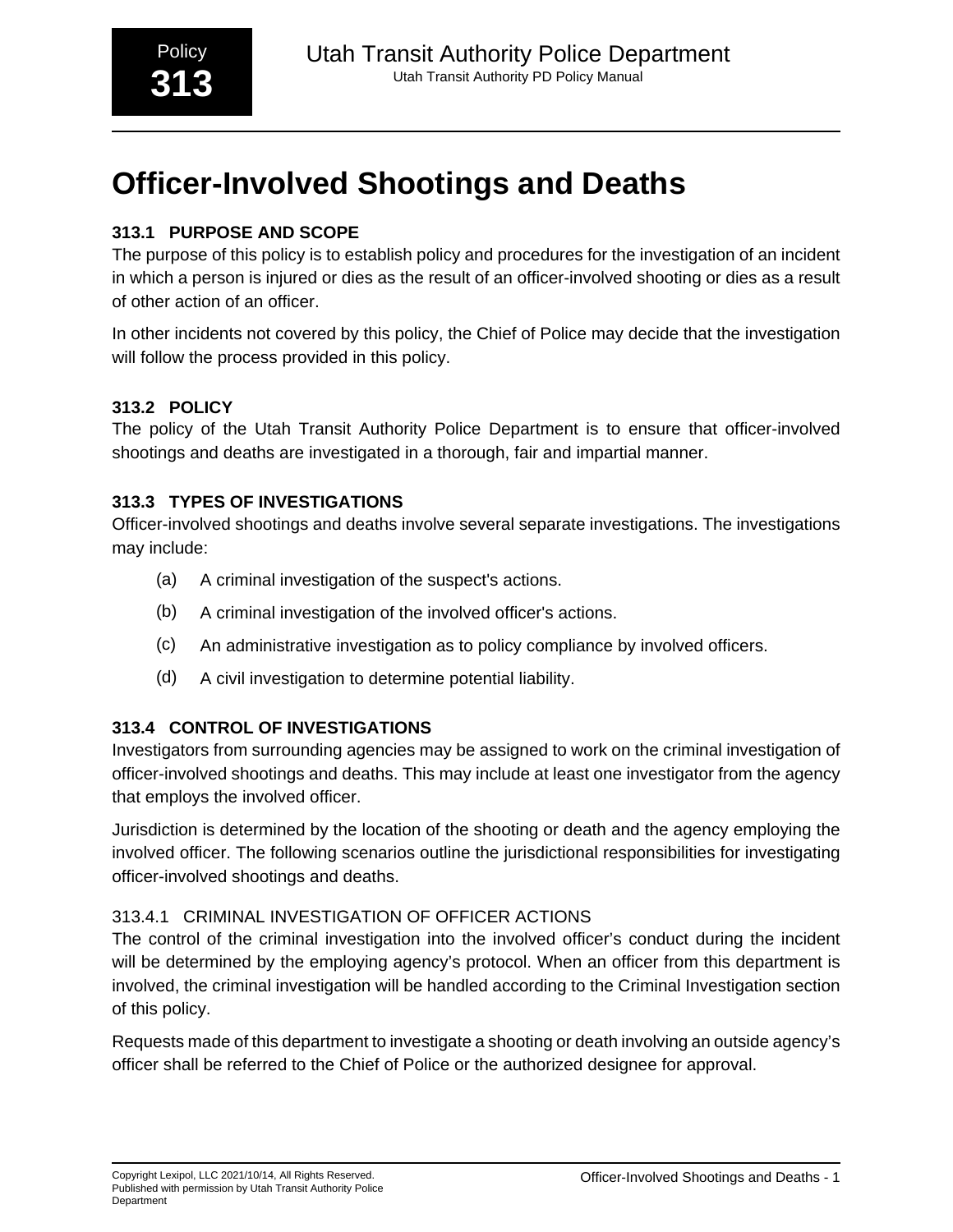## Utah Transit Authority Police Department

Utah Transit Authority PD Policy Manual

## Officer-Involved Shootings and Deaths

### 313.4.2 ADMINISTRATIVE AND CIVIL INVESTIGATION

Regardless of where the incident occurs, the administrative and civil investigation of each involved officer is controlled by the respective employing agency.

#### 313.4.3 CRIMINAL INVESTIGATION OF SUSPECT ACTIONS

The investigation of any possible criminal conduct by the suspect is controlled by the agency in whose jurisdiction the suspect's crime occurred. For Utah Transit Authority jurisdiction, the investigation would be controlled either by this Department or the local jurisdiction whichever is deemed primary at the discretion of the Chief of Police.

If multiple crimes have been committed in multiple jurisdictions, identification of the agency that will control the investigation may be reached in the same way as with any other crime. The investigation may be conducted by the agency in control of the criminal investigation of the involved officer, at the discretion of the Chief of Police and with concurrence from the other agency.

#### **313.5 INVESTIGATION PROCESS**

The following procedures are guidelines used in the investigation of an officer-involved shooting or death.

#### 313.5.1 UNINVOLVED OFFICER RESPONSIBILITIES

Upon arrival at the scene of an officer-involved shooting or death, the first uninvolved officer will be the officer-in-charge and will assume the responsibilities of a supervisor until properly relieved. This officer should, as appropriate:

- (a) Secure the scene and identify and eliminate hazards for all those involved.
- (b) Take reasonable steps to obtain emergency medical attention for injured individuals.
- (c) Request additional resources from the Department or other agencies.
- (d) Coordinate a perimeter or pursuit of suspects.
- (e) Check for injured persons and evacuate as needed.
- (f) Brief the supervisor upon arrival.

#### 313.5.2 SUPERVISOR RESPONSIBILITIES

Upon arrival at the scene, the first uninvolved patrol supervisor should ensure completion of the duties as outlined above, plus:

- (a) Attempt to obtain a brief overview of the situation from any uninvolved officers.
	- 1. In the event that there are no uninvolved officers who can supply adequate overview, the supervisor should attempt to obtain a brief voluntary overview from one involved officer.
- (b) If necessary, the supervisor may administratively order any department officer to immediately provide public safety information necessary to secure the scene, identify injured parties and pursue suspects.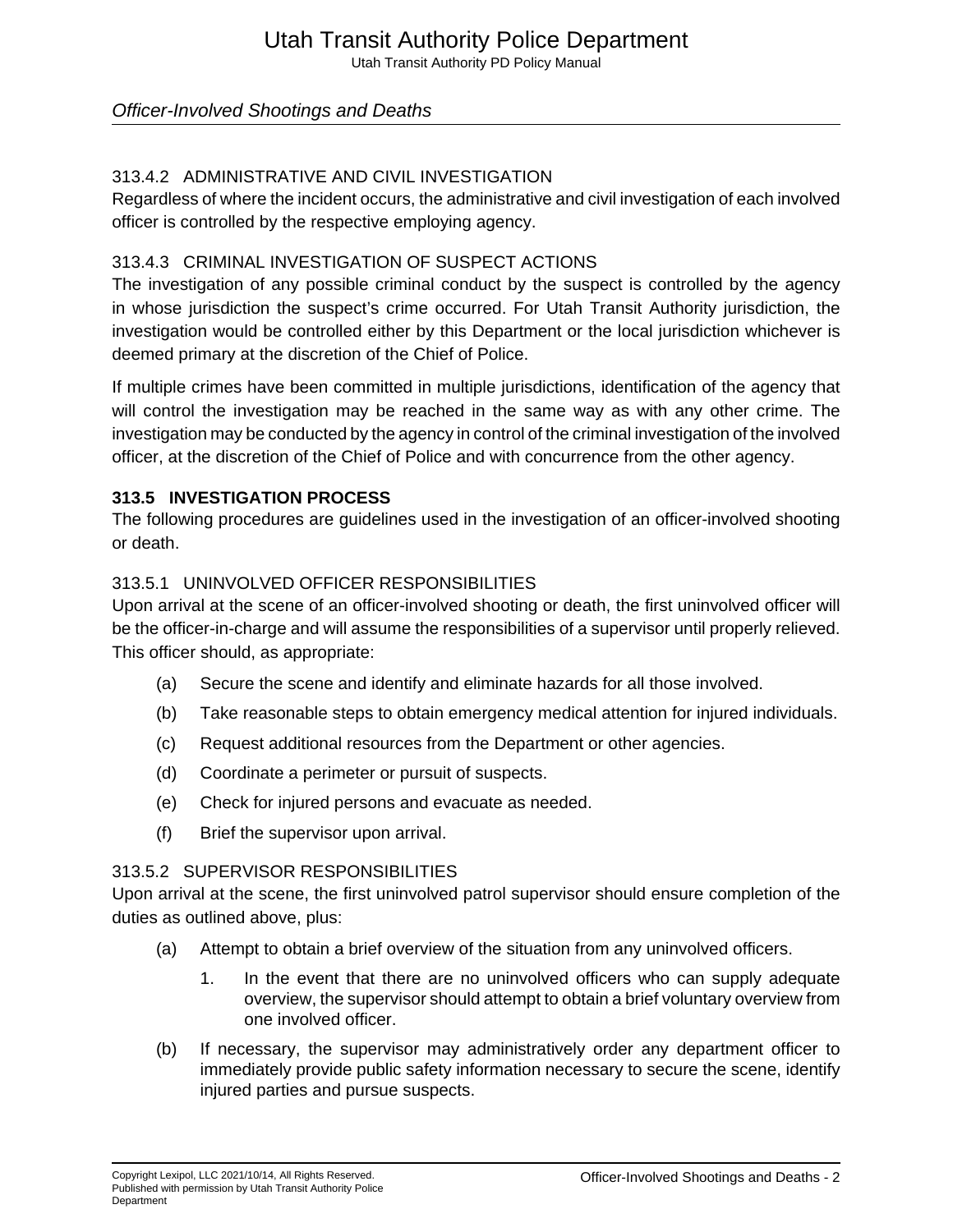## Officer-Involved Shootings and Deaths

- (a) Public safety information shall be limited to such things as outstanding suspect information, number and direction of any shots fired, perimeter of the incident scene, identity of known or potential witnesses and any other pertinent information.
- (b) The initial on-scene supervisor should not attempt to order any involved officer to provide any information other than public safety information.
- (c) Provide all available information to the Lieutenant and Dispatch. If feasible, sensitive information should be communicated over secure networks.
- (d) Take command of and secure the incident scene with additional officers until properly relieved by another supervisor or other assigned personnel or investigator.
- (e) As soon as practicable, ensure that involved officers are transported (separately, if feasible) to a suitable location for further direction.
	- 1. Each involved officer should be given an administrative order not to discuss the incident with other involved officers or department members pending further direction from a supervisor.
	- 2. When an involved officer's weapon is taken or left at the scene for other than officer-safety reasons (e.g., evidence), ensure that he/she is provided with a comparable replacement weapon or transported by other officers.

#### 313.5.3 LIEUTENANT RESPONSIBILITIES

Upon learning of an officer-involved shooting or death, the Lieutenant shall be responsible for coordinating all aspects of the incident until he/she is relieved by the Chief of Police.

All outside inquiries about the incident shall be directed to the Lieutenant.

#### 313.5.5 INVOLVED OFFICERS

The following shall be considered for the involved officer:

- (a) Any request for legal representation will be accommodated.
	- (a) Involved officers shall not be permitted to meet collectively or in a group with an attorney or any representative prior to providing a formal interview or report.
	- (b) Requests from involved non- officers should be referred to their employing agency.
- (b) Discussions with licensed attorneys will be considered privileged as attorney-client communications.
- (c) Discussions with agency representatives/employee groups will be privileged only as to the discussion of non-criminal information.
- (d) A licensed psychotherapist shall be provided by the Department to each involved officer. A licensed psychotherapist may also be provided to any other affected members, upon request.
	- (a) Interviews with a licensed psychotherapist will be considered privileged.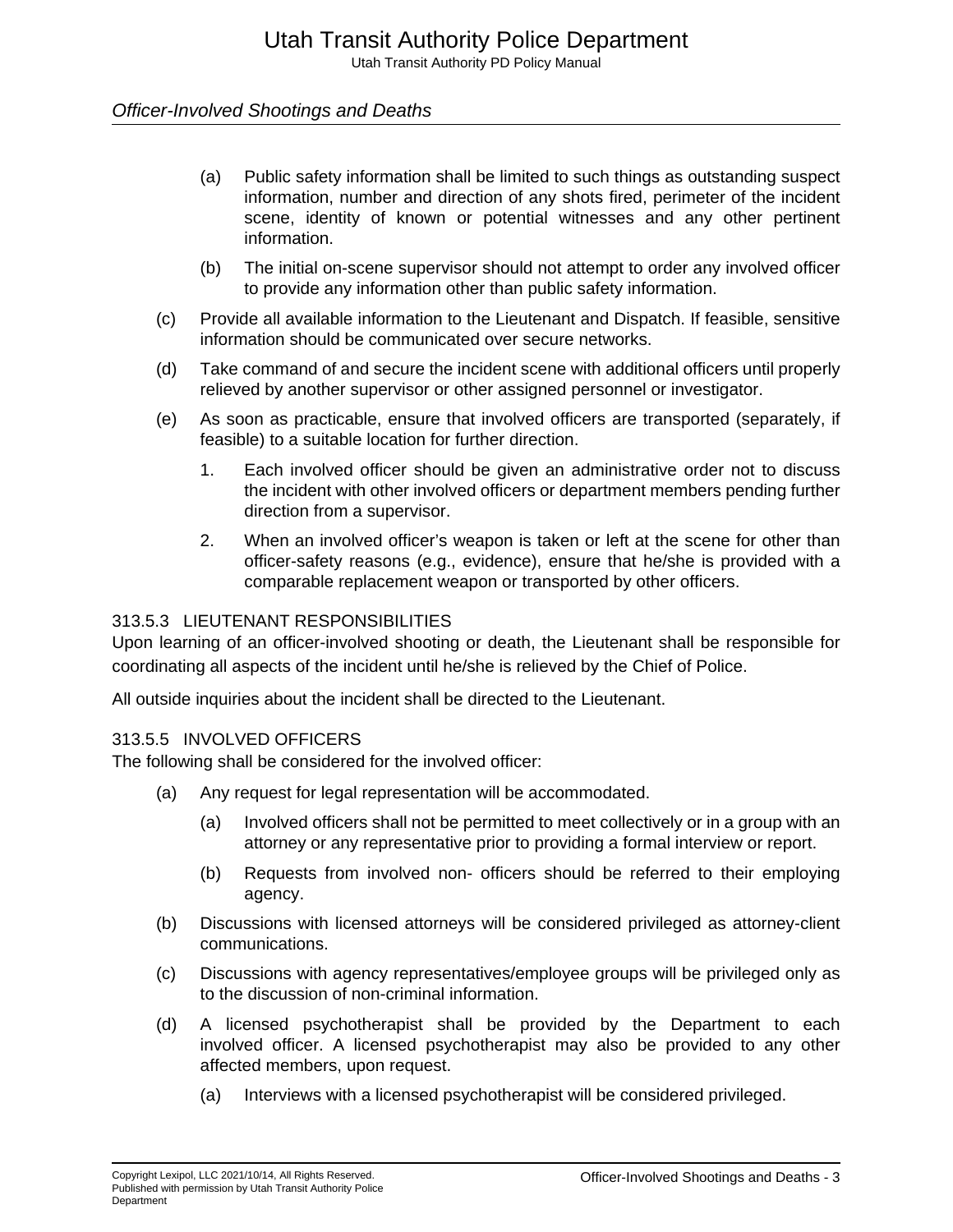## Officer-Involved Shootings and Deaths

- (b) An interview or session with a licensed psychotherapist may take place prior to the member providing a formal interview or report. However, involved members shall not be permitted to consult or meet collectively or in a group with a licensed psychotherapist prior to providing a formal interview or report.
- (c) A separate fitness-for-duty exam may also be required (see the Fitness for Duty Policy).
- (e) Communications with a peer support team member will be considered privileged to the extent provided in Utah Code 78B-5-903.

Care should be taken to preserve the integrity of any physical evidence present on the involved officer's equipment or clothing, such as blood or fingerprints, until investigators or lab personnel can properly retrieve it.

Each involved officer shall be given reasonable paid administrative leave following an officerinvolved shooting or death. It shall be the responsibility of the Patrol Lieutenant to make schedule adjustments to accommodate such leave.

#### **313.6 CRIMINAL INVESTIGATION**

The District/County Attorney's Office is responsible for the criminal investigation into the circumstances of any officer-involved shooting or death.

If available, investigative personnel from this department may be assigned to partner with investigators from outside agencies or the District/County Attorney's Office to avoid duplicating efforts in related criminal investigations.

Once public safety issues have been addressed, criminal investigators should be given the opportunity to obtain a voluntary statement from involved officers and to complete their interviews. The following shall be considered for the involved officer:

- (a) Department supervisors and Internal Affairs personnel should not participate directly in any voluntary interview of department officers. This will not prohibit such personnel from monitoring interviews or providing the criminal investigators with topics for inquiry.
- (b) If requested, any involved officer will be afforded the opportunity to consult individually with a representative of his/her choosing or an attorney prior to speaking with criminal investigators. However, in order to maintain the integrity of each involved officer's statement, involved officers shall not consult or meet with a representative or an attorney collectively or in groups prior to being interviewed.
- (c) If any involved officer is physically, emotionally or otherwise not in a position to provide a voluntary statement when interviewed by criminal investigators, consideration should be given to allowing a reasonable period for the officer to schedule an alternate time for the interview.
- (d) Any voluntary statement provided by an involved officer will be made available for inclusion in any related investigation, including administrative investigations. However, no administratively coerced statement will be provided to any criminal investigators unless the officer consents.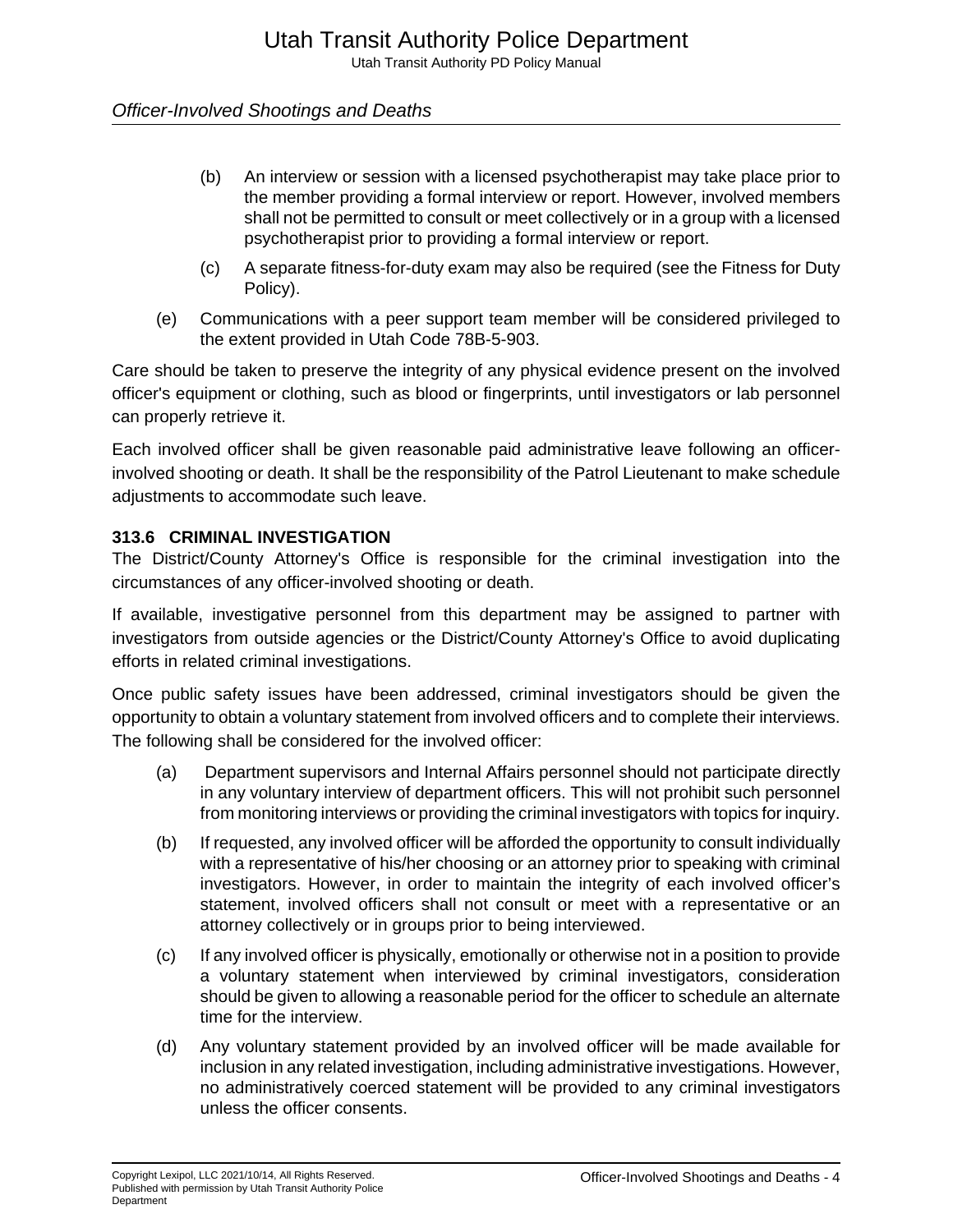## Officer-Involved Shootings and Deaths

## 313.6.1 REPORTS BY INVOLVED DEPARTMENT OFFICERS

In the event that suspects remain outstanding or subject to prosecution for related offenses, this department shall retain the authority to require involved department officers to provide sufficient information for related criminal reports to facilitate the apprehension and prosecution of those individuals.

While the involved department officer may write the report, it is generally recommended that such reports be completed by assigned investigators, who should interview all involved officers as victims/witnesses. Since the purpose of these reports will be to facilitate criminal prosecution, statements of involved officers should focus on evidence to establish the elements of criminal activities by suspects. Care should be taken not to duplicate information provided by involved officers in other reports.

Nothing in this section shall be construed to deprive an involved department officer of the right to consult with legal counsel prior to completing any such criminal report.

Reports related to the prosecution of criminal suspects will be processed according to normal procedures but should also be included for reference in the investigation of the officer-involved shooting or death.

#### 313.6.2 WITNESS IDENTIFICATION AND INTERVIEWS

Because potential witnesses to an officer-involved shooting or death may become unavailable or the integrity of their statements compromised with the passage of time, a supervisor should take reasonable steps to promptly coordinate with criminal investigators to utilize available law enforcement personnel for the following:

- (a) Identification of all persons present at the scene and in the immediate area.
	- 1. When feasible, a recorded statement should be obtained from those persons who claim not to have witnessed the incident but who were present at the time it occurred.
	- 2. Any potential witness who is unwilling or unable to remain available for a formal interview should not be detained absent reasonable suspicion to detain or probable cause to arrest. Without detaining the individual for the sole purpose of identification, attempts to identify the witness prior to his/her departure should be made whenever feasible.
- (b) Witnesses who are willing to provide a formal interview should be asked to meet at a suitable location where criminal investigators may obtain a recorded statement. Such witnesses, if willing, may be transported by a member of the Department.
	- 1. A written, verbal or recorded statement of consent should be obtained prior to transporting a witness. When the witness is a minor, consent should be obtained from the parent or guardian, if available, prior to transportation.
- (c) Promptly contacting the suspect's known family and associates to obtain any available and untainted background information about the suspect's activities and state of mind prior to the incident.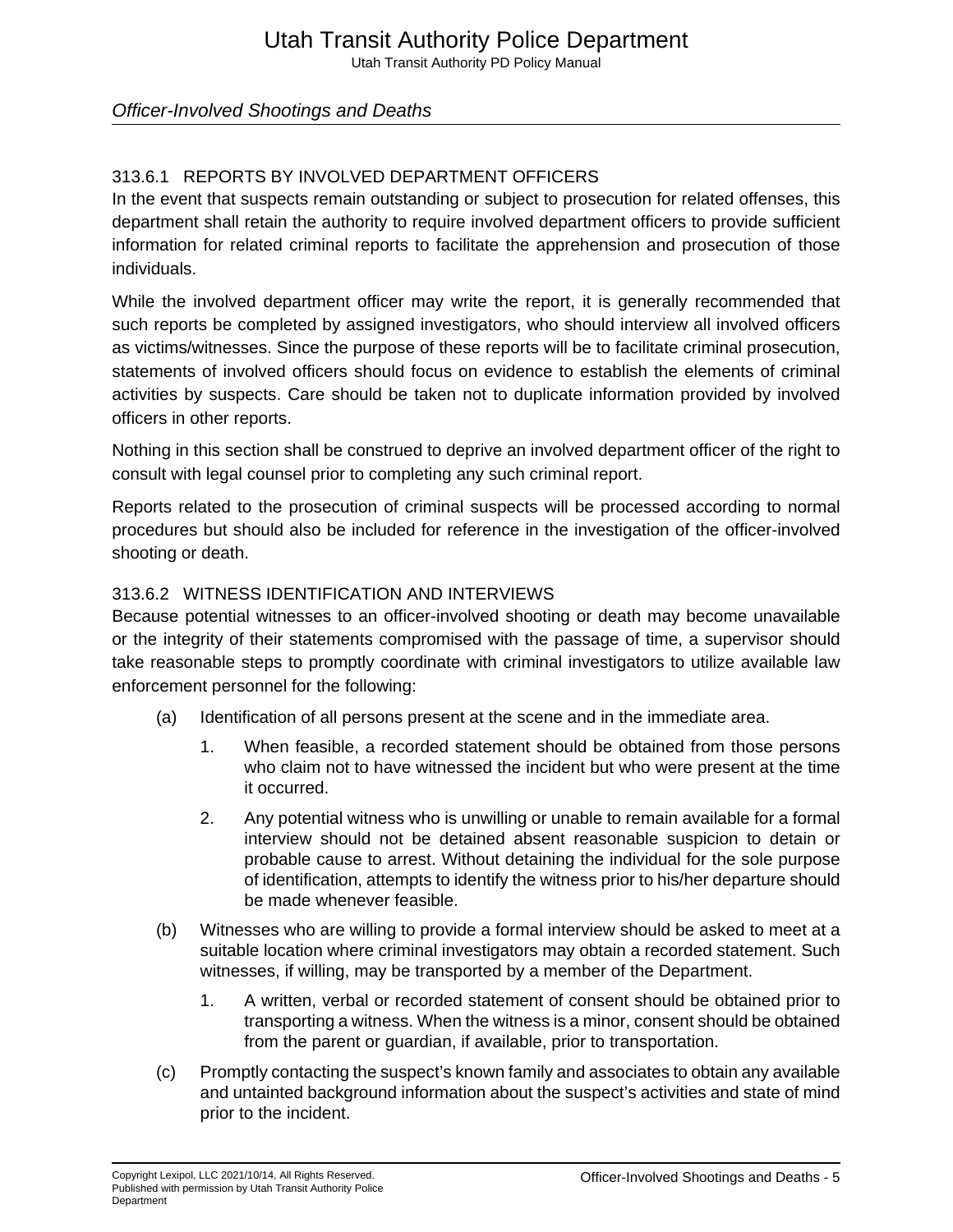## Officer-Involved Shootings and Deaths

## 313.6.3 INVESTIGATIVE PERSONNEL

Once notified of an officer-involved shooting or death, it shall be the responsibility of the designated investigations supervisor to assign appropriate investigative personnel to handle the investigation of related crimes. Department investigators will be assigned to work with investigators from the [District/County Attorney]'s Office and may be assigned to separately handle the investigation of any related crimes not being investigated by the [District/County Attorney]'s Office.

All related department reports, except administrative and/or privileged reports, will be forwarded to the designated investigations supervisor for approval. Privileged reports shall be maintained exclusively by members who are authorized such access. Administrative reports will be forwarded to the appropriate Division Commander.

## 313.6.4 STATUTORY MANDATES RELATED TO CRIMINAL INVESTIGATIONS OF CRITICAL INCIDENTS

The Patrol Lieutenant shall notify the [District/County Attorney] as soon as practical if the following critical incidents occur within the jurisdiction of the Utah Transit Authority Police Department, whether or not an involved law enforcement officer is a department member (Utah Code 76-2-408):

- (a) Use of a firearm that caused an injury by a law enforcement officer or any other use of a weapon by a law enforcement officer in a manner that could have caused death or serious injury (e.g., a blow to the head of a person with a baton).
- (b) A fatal injury to any person that could have been caused by a law enforcement officer or while the person was in the custody of a law enforcement agency.

The Chief of Police or authorized designee and the [District/County Attorney] shall jointly designate an agency to criminally investigate the actions of a law enforcement officer involved in a critical incident, as appropriate, and may jointly designate a lead agency if more than one agency will be involved. An agency other than the Utah Transit Authority Police Department will criminally investigate the actions of members who may have caused or contributed to a critical incident (Utah Code 76-2-408).

### **313.7 ADMINISTRATIVE INVESTIGATION**

In addition to all other investigations associated with an officer-involved shooting or death, this department will conduct an internal administrative investigation to determine conformance with all department policy. This investigation will be conducted under the supervision of Internal Affairs and will be considered a confidential officer personnel file.

Interviews of members shall be subject to department policies and applicable laws.

(a) Any officer involved in a shooting or death may be requested or administratively compelled to provide a blood sample for alcohol/drug screening. Absent consent from the officer, such compelled samples and the results of any such testing shall not be disclosed to any criminal investigative agency.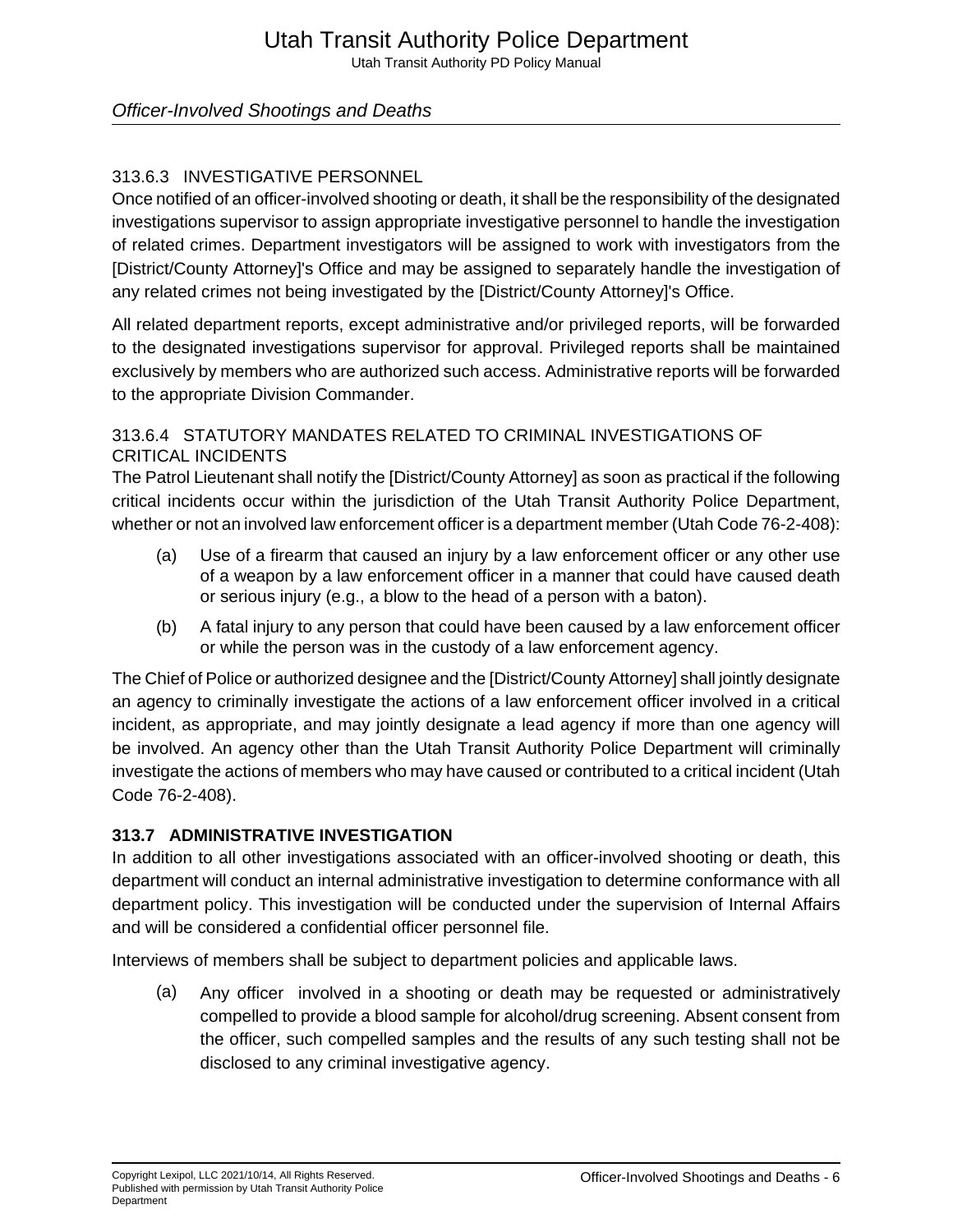## Officer-Involved Shootings and Deaths

- (b) If any officer has voluntarily elected to provide a statement to criminal investigators, the assigned administrative investigator should review that statement before proceeding with any further interview of that involved officer.
	- 1. If a further interview of the officer is deemed necessary to determine policy compliance, care should be taken to limit the inquiry to new areas with minimal, if any, duplication of questions addressed in the voluntary statement. The involved officer shall be provided with a copy of his/her prior statement before proceeding with any subsequent interviews.
- (c) In the event that an involved office has elected not to provide criminal investigators with a voluntary statement, the assigned administrative investigator shall conduct an administrative interview to determine all relevant information.
	- 1. Although this interview should not be unreasonably delayed, care should be taken to ensure that the officer's physical and psychological needs have been addressed before commencing the interview.
	- 2. If requested, the officer shall have the opportunity to select an uninvolved representative to be present during the interview. However, in order to maintain the integrity of each individual officer's statement, involved officers shall not consult or meet with a representative or attorney collectively or in a group prior to being interviewed.
	- 3. Administrative interviews should be recorded by the investigator. The officer may also record the interview.
	- 4. The officer shall be informed of the nature of the investigation. If an officer refuses to answer questions, he/she should be given his/her Garrity rights and ordered to provide full and truthful answers to all questions. The officer shall be informed that the interview will be for administrative purposes only and that the statement cannot be used criminally.
	- 5. The internal affairs investigator shall compile all relevant information and reports necessary for the Department to determine compliance with applicable policies.
	- 6. Regardless of whether the use of force is an issue in the case, the completed administrative investigation shall be submitted to the Use of Force Review Board which will restrict its findings as to whether there was compliance with the Use of Force Policy.
	- 7. Any other indications of a potential violation of any policy shall be determined in accordance with standard disciplinary procedures.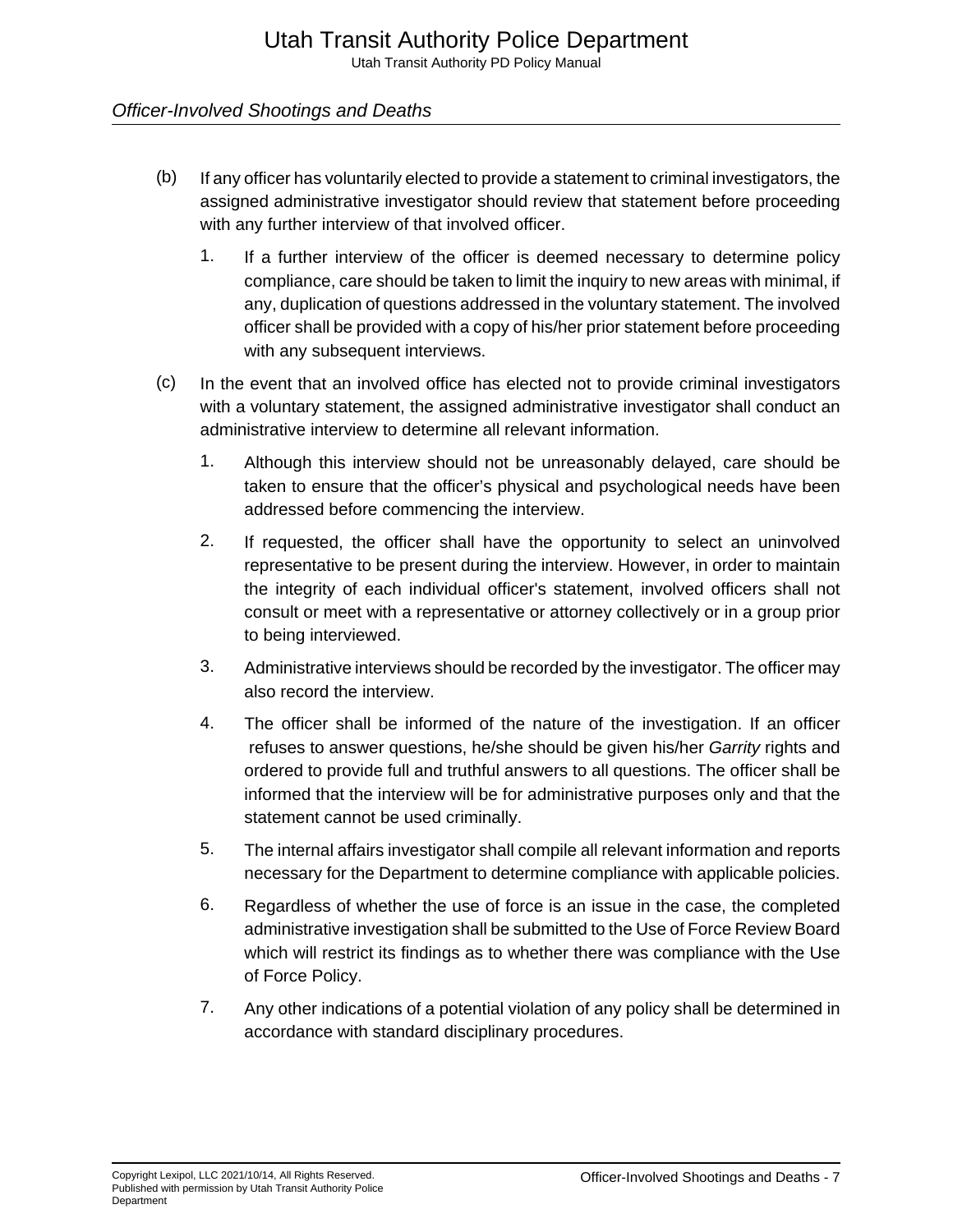Officer-Involved Shootings and Deaths

### **313.8 CIVIL LIABILITY RESPONSE**

A member of this department may be assigned to work exclusively under the direction of the legal counsel for the Department to assist in the preparation of materials deemed necessary in anticipation of potential civil litigation.

All materials generated in this capacity shall be considered attorney work product and may not be used for any other purpose. The civil liability response is not intended to interfere with any other investigation but shall be given reasonable access to all other investigations.

## **313.9 AUDIO AND VIDEO RECORDINGS**

Any officer involved in a shooting or death may be permitted to review available Mobile Audio/ Video (MAV), body-worn video, or other video or audio recordings prior to providing a recorded statement or completing reports.

Upon request, non-law enforcement witnesses who are able to verify their presence and their ability to contemporaneously perceive events at the scene of an incident may also be permitted to review available MAV, body-worn video, or other video or audio recordings with the approval of assigned investigators or a supervisor.

Any MAV, body-worn and other known video or audio recordings of an incident should not be publicly released during an ongoing investigation without consulting the prosecuting attorney or District Attorney's Office, as appropriate.

### **313.10 DEBRIEFING**

Following an officer-involved shooting or death, the Department should conduct both a critical incident/stress debriefing and a tactical debriefing.

### 313.10.1 CRITICAL INCIDENT/STRESS DEBRIEFING

A critical incident/stress debriefing should occur as soon as practicable. The lieutenant is responsible for organizing the debriefing. Notes and recorded statements should not be taken because the sole purpose of the debriefing is to help mitigate the stress-related effects of a traumatic event.

The debriefing is not part of any investigative process. Care should be taken not to release or repeat any communication made during a debriefing unless otherwise authorized by policy, law or a valid court order.

Attendance at the debriefing shall only include those members of the Department directly involved in the incident, which can include support personnel (e.g., dispatchers, other non-sworn). Family or other support personnel may attend with the concurrence of those involved in the incident. The debriefing shall be closed to the public and should be closed to all other members of the Department, including supervisory and internal affairs investigator personnel.